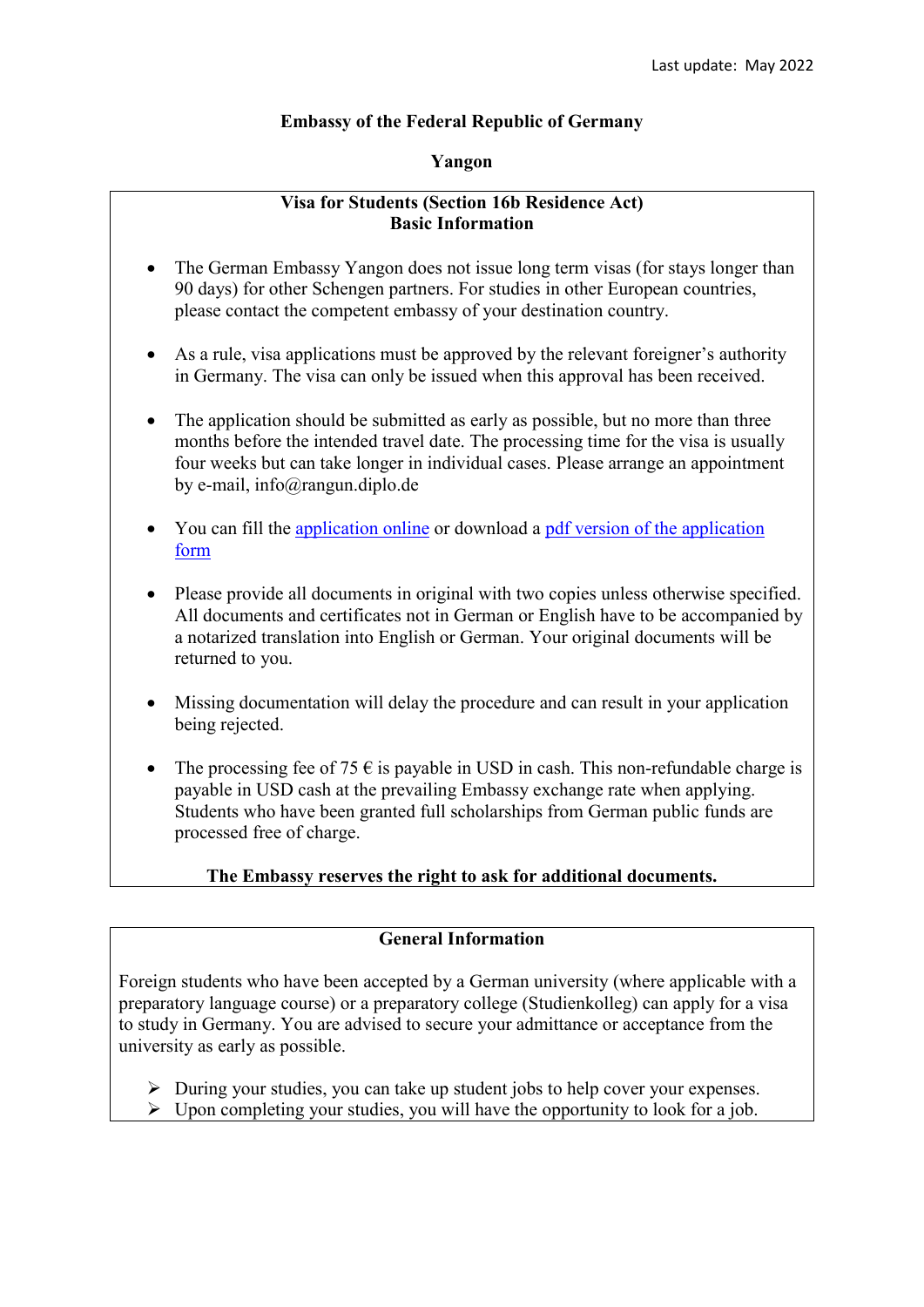| <b>Checklist for student visa application</b>                                                                                                                                     | <b>Please</b> |
|-----------------------------------------------------------------------------------------------------------------------------------------------------------------------------------|---------------|
|                                                                                                                                                                                   | tick          |
| Two (2) fully completed and signed applications including declarations<br>pursuant to Section 54 Residence Act.                                                                   |               |
| Valid passport with at least 2 empty pages issued within the last 10<br>years                                                                                                     |               |
| Two (2) uncertified copies of the data page of your valid passport                                                                                                                |               |
| 2 <b>biometric passport photographs</b> . No Photoshop!                                                                                                                           |               |
| Proof of admittance to the study course/preparatory college                                                                                                                       |               |
| including information on the language of instruction                                                                                                                              |               |
| In the case of preparatory language course or internship:                                                                                                                         |               |
| Acceptance for preparatory language course or internship                                                                                                                          |               |
| Where available: Certificates of other academic qualifications                                                                                                                    |               |
| Proof of previous education (graduation)                                                                                                                                          |               |
| <b>Curriculum vitae</b> with one $(1)$ extra copy only                                                                                                                            |               |
| Letter of motivation with one (1) extra copy only                                                                                                                                 |               |
| Where language proficiency is not confirmed by the university in                                                                                                                  |               |
| the admittance notification: Proof of the language skills in the                                                                                                                  |               |
| language of instruction for the study course or the preparatory course                                                                                                            |               |
| (without a preparatory language course as a rule at least B2 in the                                                                                                               |               |
| language of instruction)                                                                                                                                                          |               |
| <b>Proof of sufficient funds, at least 861 <math>\epsilon</math> per month for the planned</b><br>study visit. For long term studies the full amount of 10.332 $\epsilon$ for the |               |
|                                                                                                                                                                                   |               |
| first study year has to be proved when applying for the visa. For<br>subsequent study years substantiation of a plausible financing                                               |               |
| perspective is sufficient.                                                                                                                                                        |               |
| The financing can be verified by:                                                                                                                                                 |               |
| Establishing a blocked account in Germany in the amount of                                                                                                                        |               |
| <b>10.332 €.</b> You have free choice of provider. Information on                                                                                                                 |               |
| providers that offer this service worldwide is available on the                                                                                                                   |               |
| Federal Foreign Office website. Please note: Due to the                                                                                                                           |               |
| current difficulties with international money transfers from                                                                                                                      |               |
| Myanmar, you may also open the blocked account after                                                                                                                              |               |
| arrival in Germany. You will still have to prove that you                                                                                                                         |               |
| own sufficient funds and will have to sign an additional                                                                                                                          |               |
| document.                                                                                                                                                                         |               |
| or:                                                                                                                                                                               |               |
| <b>Scholarship from public funds (for instance DAAD): Proof</b>                                                                                                                   |               |
| of funding agreement has to be submitted with the visa                                                                                                                            |               |
| application.                                                                                                                                                                      |               |
| or:                                                                                                                                                                               |               |
|                                                                                                                                                                                   |               |
| "Verpflichtungserklärung" (formal obligation letter) by a                                                                                                                         |               |
| sponsor living in Germany                                                                                                                                                         |               |
| <b>National Registration Card</b>                                                                                                                                                 |               |
| <b>Photocopy of Household register</b>                                                                                                                                            |               |
| Non Myanmar nationals: Copy of Foreign Registration Certificate                                                                                                                   |               |
| and valid visa for Myanmar.                                                                                                                                                       |               |
| <b>Travel/Health insurance</b>                                                                                                                                                    |               |